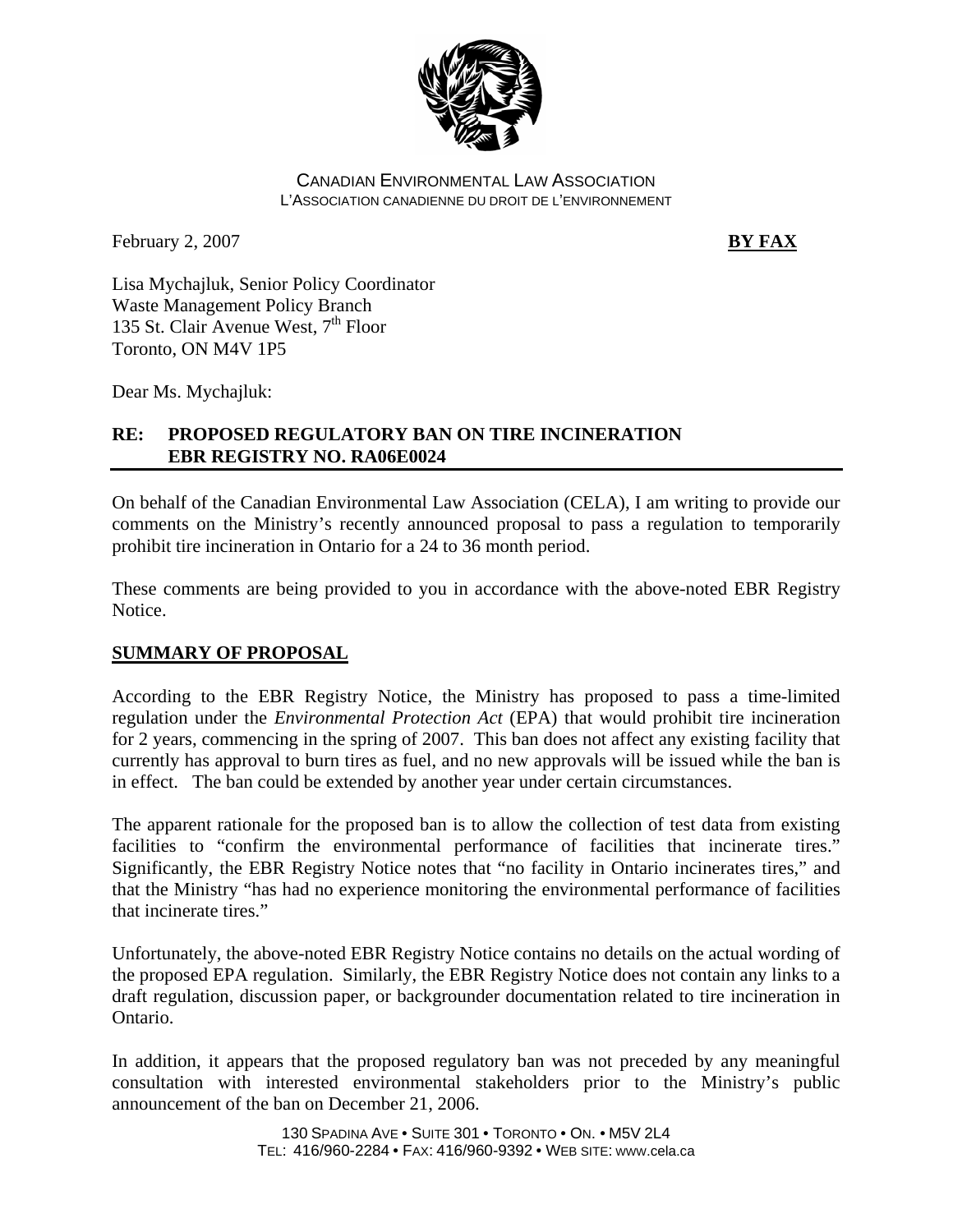## **SUMMARY OF CONCERNS**

CELA has a number of fundamental concerns about the timing and content of the proposed regulatory ban.

#### *(a) Timing of Ban*

 $\overline{a}$ 

Notice of the proposed regulatory ban was posted on the EBR Registry on December 21, 2006 for a 45 day public comment period. This was the very same day that the Ministry posted notice of two EPA approvals granted to Lafarge Canada Inc. to permit the burning of tires (and other municipal waste) as "alternative fuel" at Lafarge's cement manufacturing plant at Bath.

In the circumstances, there can be little doubt that the proposed ban and the Lafarge approvals are inextricably linked. Indeed, it can only be concluded that the Ministry deliberately timed the issuance of Lafarge's EPA approvals so that the Lafarge facility would not be affected by the proposed provincial ban on tire incineration. The environmental rationale for the Ministry's preferential treatment of Lafarge is unstated and unclear. Moreover, we strongly submit that this regulatory exemption for the Lafarge project is unwarranted and unacceptable, especially in light of the substantive deficiencies of Lafarge's EPA approvals, as described below.

The linkage between the proposed ban and the Lafarge approvals is further confirmed by the fact that both matters are addressed within the same Ministry press release dated December 21, 2006, which describes the Lafarge initiative as a "pilot project" and indicates that the temporary ban will allow Ministry staff to gather and analyze data from facilities that incinerate tires.<sup>[1](#page-1-0)</sup> It is our understanding that although the ESSROC facility in Picton is authorized to burn tires, it is unlikely to do so in the foreseeable future. In effect, then, the Ministry appears to have ensured that the Lafarge facility at Bath may be the only site in Ontario to incinerate tires during the proposed ban.

It should be further noted that CELA and other parties are currently seeking leave to appeal the two Lafarge approvals under the third-party appeal provisions of the *Environmental Bill of Rights*. In essence, these leave-to-appeal applications present evidence and argument indicating that the issuance of the EPA was unreasonable and could result in significant environmental harm, particularly given the inadequacy of the monitoring conditions within the approvals.

At the present time, these applications are still pending before the Environmental Review Tribunal, and it remains to be seen whether the Tribunal will grant leave to appeal. However, if leave is granted, and if the appellants are ultimately successful at the main hearing, then it is open to the Tribunal to wholly revoke the Directors' issuance of Lafarge's EPA approvals. Therefore, until these appeal proceedings are fully and finally adjudicated (and unless these proceedings are resolved in Lafarge's favour), it is our submission that it is premature for the Ministry to even consider granting Lafarge an exemption from the proposed province-wide ban.

<span id="page-1-0"></span><sup>&</sup>lt;sup>1</sup> MOE, "Province Imposes Strict Conditions on Lafarge for Testing of Used Tires as Fuel: Further Tire Burning to Halt while Pilot Project Undertaken" (December 21, 2006).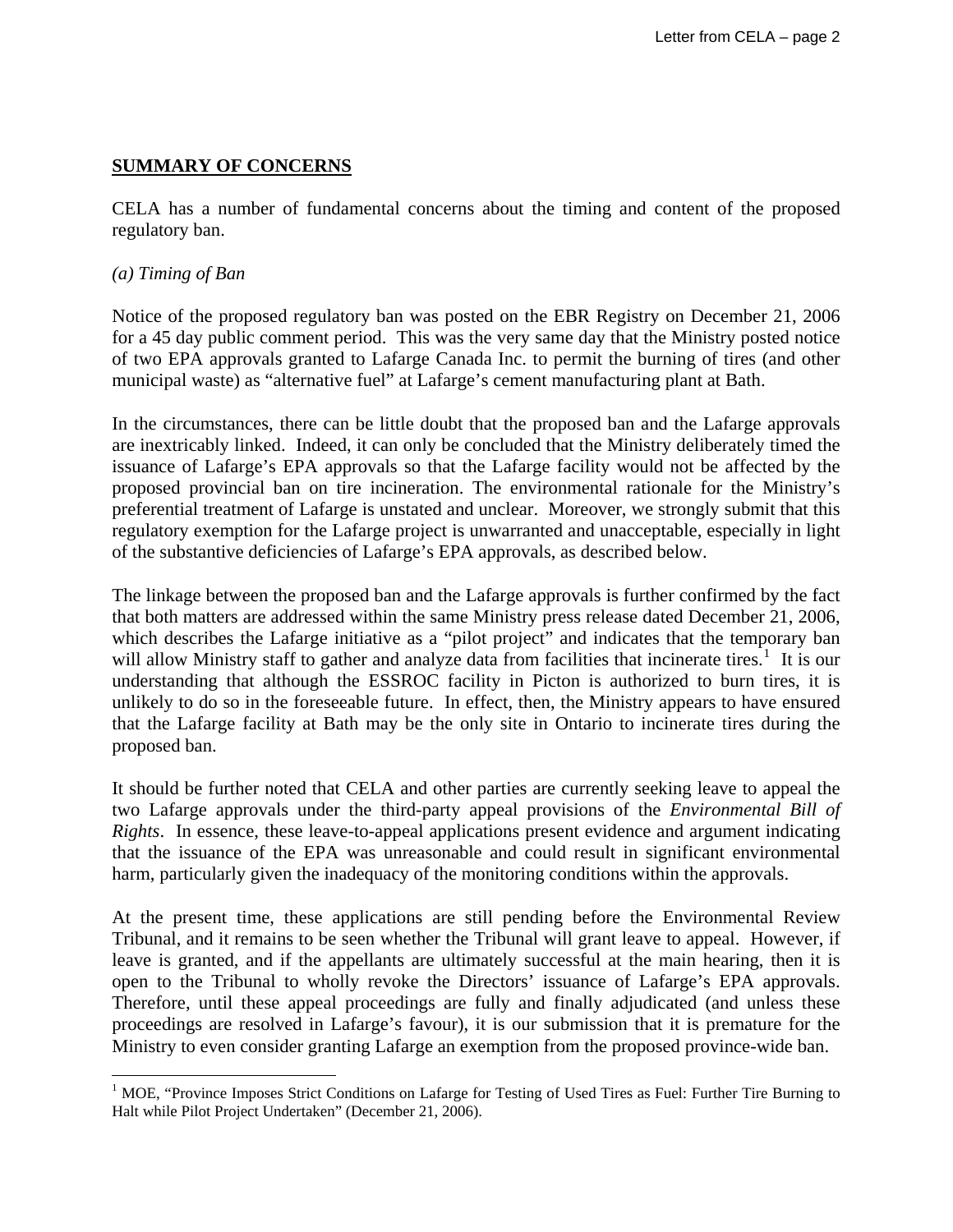## *(b) Content of Ban*

Permitting Lafarge to incinerate tires during the proposed ban – and possibly allowing other companies to do likewise after the expiry of the ban – is a regressive approach that reflects poor public policy and poses considerable risk to the environment and public health. For example, it is well-documented in the technical and scientific literature that burning tires as fuel can cause significant increases in various toxic pollutants released into the environment.<sup>[2](#page-2-0)</sup>

Moreover, CELA submits that facilitating or permitting tire incineration in Ontario is inconsistent with:

- the public interest purposes of the EPA and EBR;
- the Ministry's *Statement of Environmental Values* (SEV) commitments to the ecosystem approach, the precautionary principle, and resource conservation;
- recent governmental initiatives aimed at protecting local air quality; and
- governmental 3Rs policies and programs aimed at ensuring the maximum diversion of waste materials from disposal (i.e. landfilling or incineration).

For example, "used tires" have been prescribed as a "designated waste" under the *Waste*  Diversion Act, 2002,<sup>[3](#page-2-1)</sup> and section 25(2) of the Act specifies that waste diversion programs shall not promote the burning of designated wastes. Given the Act's legislative direction to prevent the burning of designated wastes, it is our submission that it would be imprudent and contrary to the *Waste Diversion Act* to allow Lafarge or any other proponent to incinerate tires on an experimental or operational basis, now or in the future.

In our view, the bottom line is that tires should not be incinerated for any purpose in Ontario, especially by cement kilns built decades ago. Simply put, tires are not built to be burned, and cement kilns are not specifically intended or designed to burn tires.

Accordingly, CELA hereby recommends that the Ministry should:

- 1. Immediately withdraw or discontinue the current regulatory proposal;
- 2. Immediately pass a new EPA regulation<sup>[4](#page-2-2)</sup> that strictly and permanently bans the incineration of tires everywhere in Ontario without exception; and

 $\overline{a}$ 

<span id="page-2-0"></span><sup>&</sup>lt;sup>2</sup> See, for example, Sierra Legal's EBR submissions on the Lafarge approvals dated March 31, 2006.

<sup>&</sup>lt;sup>3</sup> See O.Reg.84/03.

<span id="page-2-2"></span><span id="page-2-1"></span><sup>&</sup>lt;sup>4</sup> Cf. Ontario Regulation 555/92, which prohibited new municipal waste incinerators. However, this regulation was repealed in 1996 by the Harris Government in fulfillment of a political campaign promise: see Environmental Commissioner of Ontario Annual Report 1994-1995, page 35.